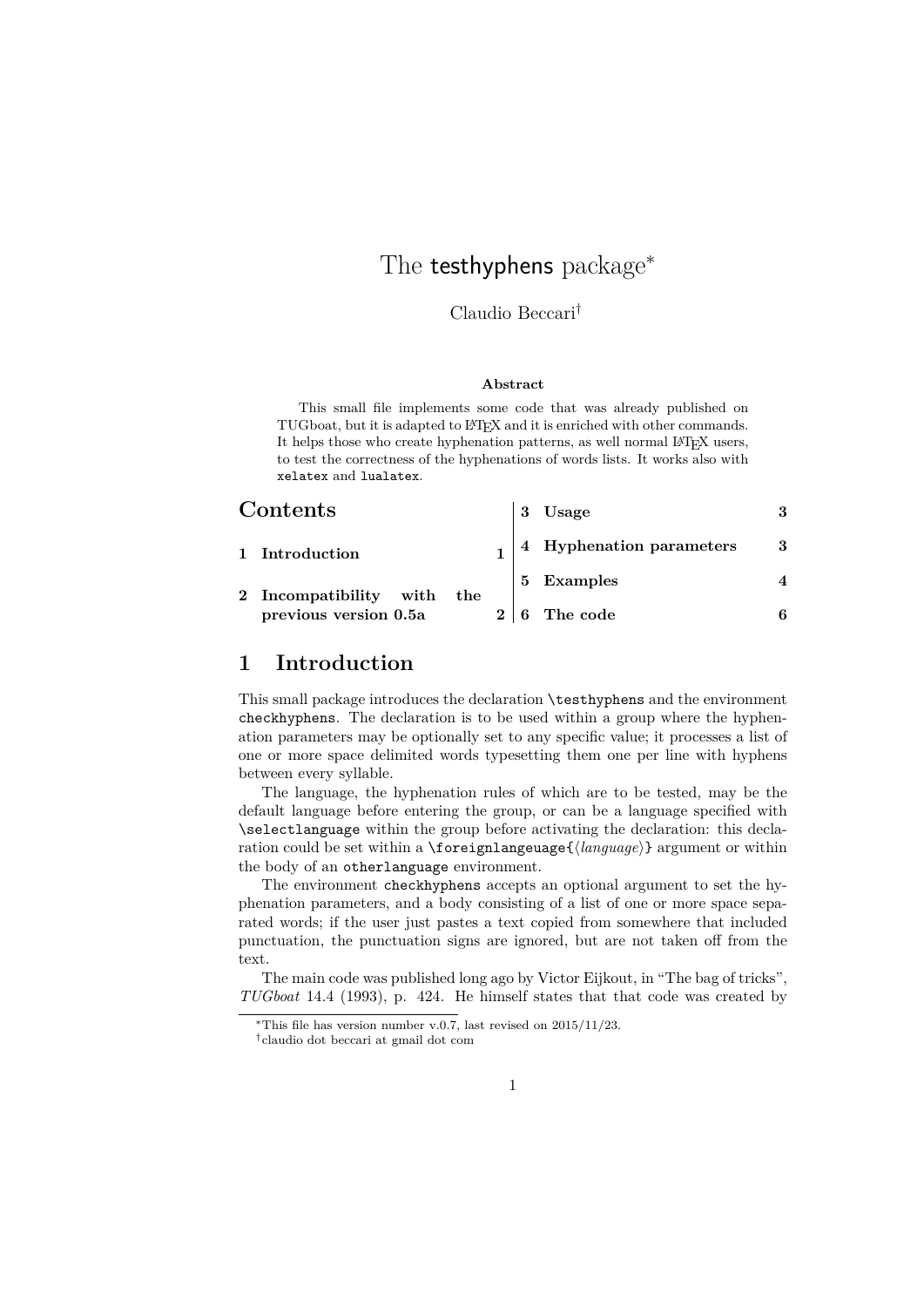Jonathan Kew; Victor Eijkout just added an empty \discretionary{}{}{}; the idea came to him from the code created by Oliver Schoett that is used for the hyphenation exception list of TUGboat. Credit for the code goes completely to the authors mentioned above; I just added some sugar to use that code in LAT<sub>EX</sub> documents for the benefit of hyphenation pattern creators, and of regular users who want to know how a certain word or the words of a certain sentence would be hyphenated by T<sub>E</sub>X and friends.

Of course this package does not tell the whole truth: in fact TEX and friends hyphenate words only when certain conditions are met; these conditions are stated in Appendix H of the TEXbook, which is and remains the primary reference for understanding the hyphenation process used by T<sub>E</sub>X and friends.

Sometimes the user complains that certain words are not hyphenated; the user might use this package and find out that her/his words are regularly hyphenated; then what's happening? Simply those conditions are not met. Therefore the full understanding of the above mentioned Appendix H is fundamental before complaining about TEX not working properly with hyphenations and possibly before raising a bug notice.

### **2 Incompatibility with the previous version 0.5a**

I had to change some definitions within the body of this package in order to avoid clashes mainly with the french language option of babel; in facts that option declares most punctuation marls as active characters. Unfortunately those characters receive global definitions, therefore they remain active even when they should not perform any action.

It is necessary to emphasize that the previous version used the colon as a parameter separator; while, in order to avoid conflicts with french, the parameter separator is a simple hyphen.

Defining active characters when using polyglossia may produce other incompatibilities that are easily circumvented by specifying languages in a different order. In facts, if you specify languages as such

```
\setmainlanguage[babelshorthands]{italian}
\setotherlanguages{english,french}
```
produces an error when french sets up its parameters for the UNICODE apostrophe: the cause of this error derives from the use of the italian option babelshorthands; of course if this option is not specified, no problems arise. But if you interchange the declarations as in

```
\setotherlanguages{english,french}
\setmainlanguage[babelshorthands]{italian}
```
no problems arise.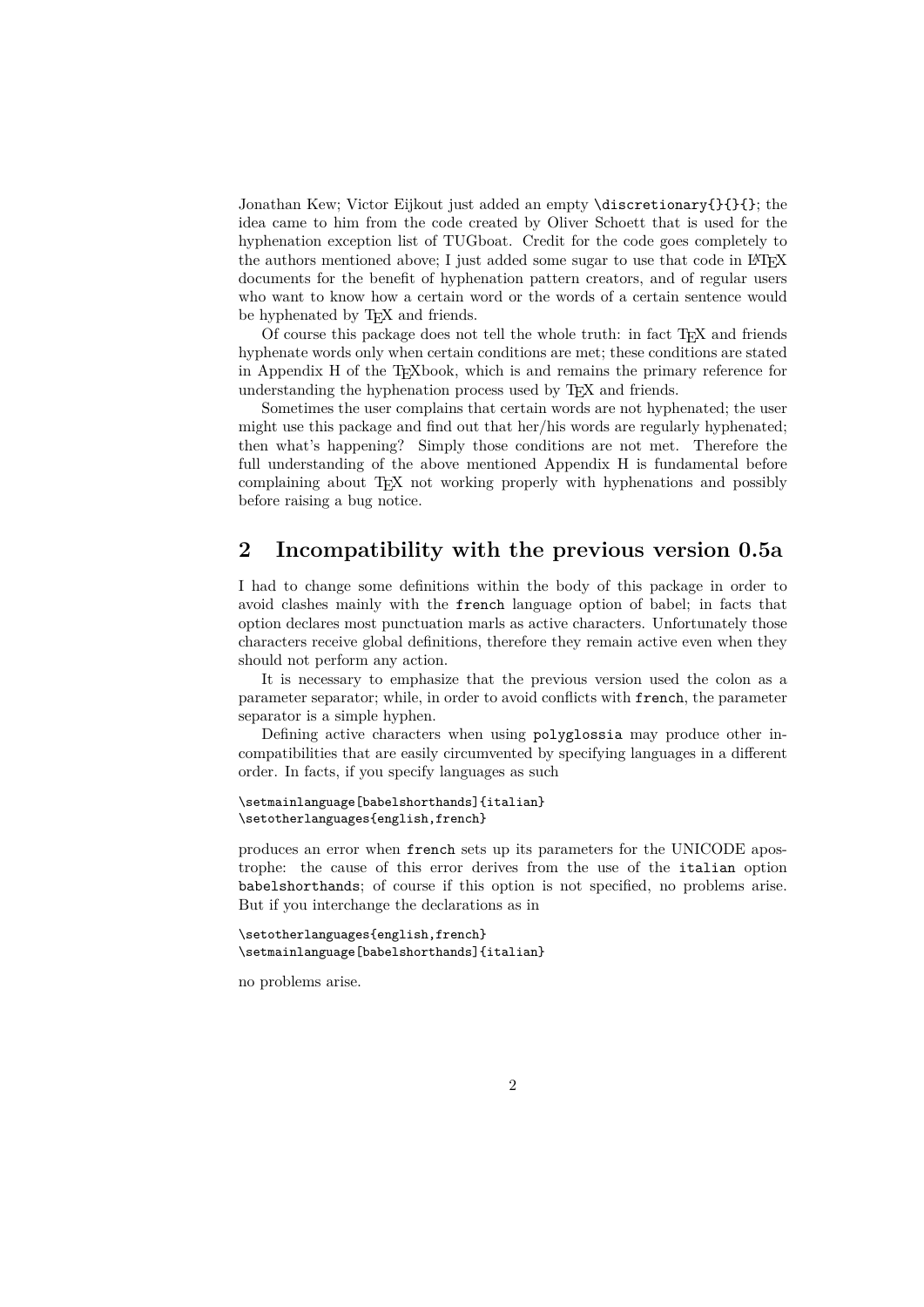## **3 Usage**

This package has been tested with pdflatex, xelatex, and lualatex; for lualatex a package showhyphens exists that marks the hyphen points of an entire document with thin red vertical strokes at the possible break points. The user may use the package s/he prefers by taking into consideration her/his needs with respect with the features and the functionalities of package testhyphens compared to those of showhyphens.

Remember that normal Plain T<sub>EX</sub> and LAT<sub>EX</sub> have available the command \showhyphens but, differently from this package, such command works only when the typesetting engine is tex or pdftex; moreover the result appears on the console window and in the .log file and no written record remains available to the user: for xelatex there was a workaround provided by another package, but for some reasons it did not work in every circumstance. This package testhyphens, on the opposite, prints the result in the output document and works also with xetex as the typesetting engine.

This simple package is loaded just with the usual statement

#### \usepackage{testhyphens}

The package defines for the end user one declaration \testhyphens and one environment checkhyphens the syntax of which is the following:

\begin{checkhyphens}[〈*hyphenation parameters*〉] {〈*word list*〉} \end{checkhyphens}

where 〈*hyphenation parameters*〉 is a *hyphen separated list* of two digits that in order will be assigned by the environment respectively to \lefthyphenmin and \righthyphenmin; 〈*word list*〉 is self explanatory. Nevertheless it good to remember that the environment isolates single words by using a space as a word separator; this requires that the list is preceded and followed by spaces; setting the environment with the opening and closing statements on single lines, as shown above, is sufficient, while a source line such as \begin{checkhyphens}[〈*hyphenation parameters*〉]{〈*word list*〉}\end{checkhyphens} might not produce the desired result.

# **4 Using hyphenation parameters**

The hyphenation parameters are just \lefthyphenmin and \righthyphenmin; they represent the minimum number of characters that the first and, respectively, the last word fragment must have before or until hyphenation takes place; for example in English the default values are 2 and 3; in Italian the default values are 2 and 2; in Greek the default values are 1 and 1.

Let us make an example: the word *idea* is spelt the same in English and Italian, although it is pronounced differently; but in both cases the word is not hyphenated at all in both languages. According to the Italian hyphenation rules its grammatical hyphenation is *i-de-a*; possibly in English the grammatical hyphenation is the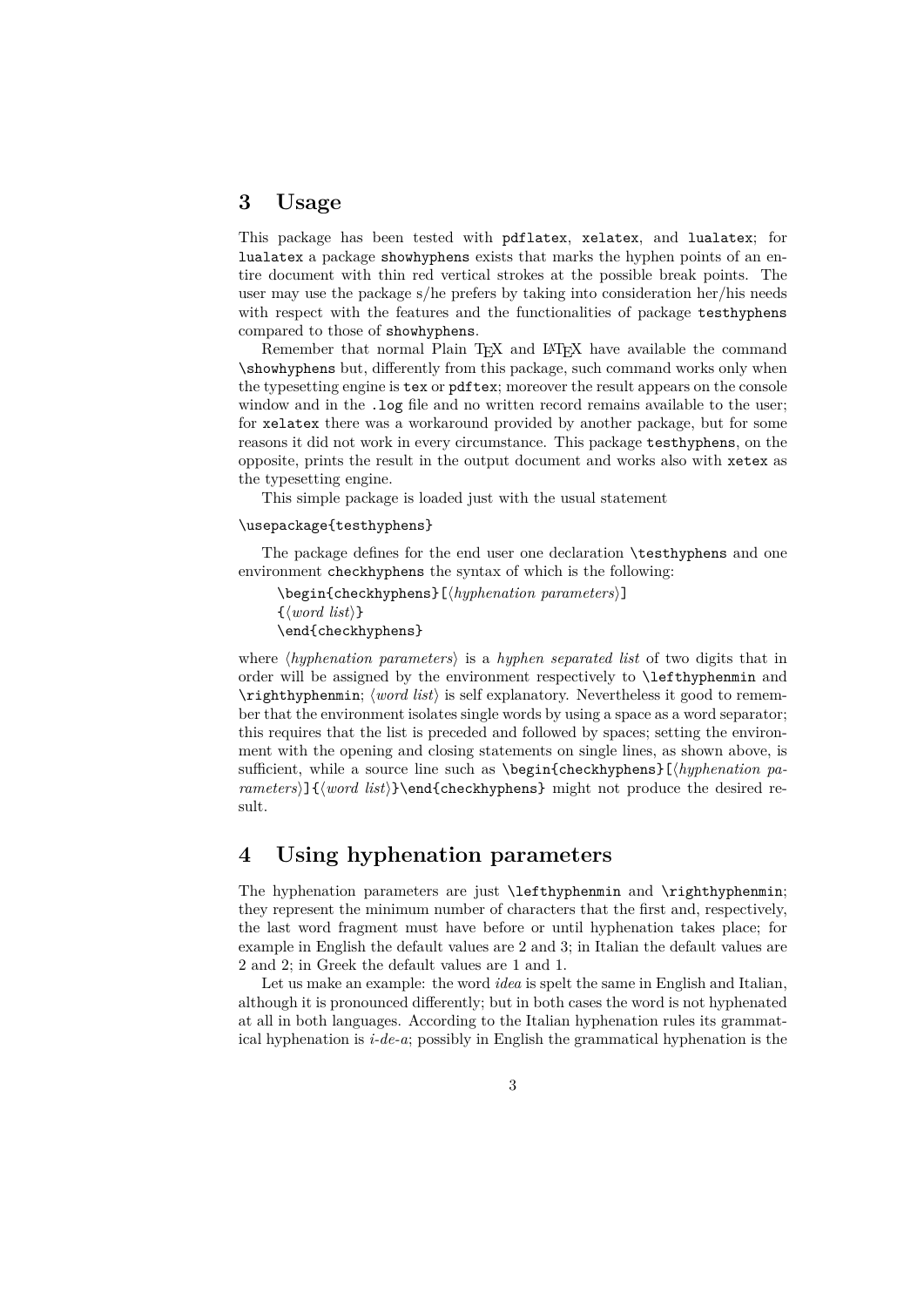same; in any case the initial and the terminal syllables are too short to comply with the above mentioned TEX hyphenation parameters, and TEX refrains from hyphenating this word. In Greek, on the opposite, ιδέα is divided into ι-δέ-α.

If you use checkhyphens with the optional hyphenation parameters specified to 1 and 1 in Italian or in English, as in

```
\begin{checkhyphens}[1-1]
idea
\end{checkhyphens}
```
you don't get any useful result in English, and the word remains un-hyphenated; but in Italian is turns out to be *i-de-a* as in Greek.

This happens because the Italian patterns were created by hand and tested with parameters 1 and 1, even if for typesetting purposes the parameters are set to 2 and 2. In English the patterns were created by means of the program patgen where parameters 2 and 3 were set. Typographically speaking the values 1 and 1 for Italian are almost useless, but in certain difficult narrow-measure texts the user has the possibility to locally set the first and/or the second parameter to 1, and solve that particular instance of problematic narrow-measure typesetting.

### **5 Examples**

Here we show some actual examples using either the declaration or the environment. While typesetting in English we might verify the hyphenation of some words. We set in the source file the following lines (notice the **\par** command is a reminder that the group containing the declaration must be used in vertical mode; a blank line would be equivalent):

```
\par
{\testhyphens
manifests instruments
he analyses the samples and submits the analyses to the federal office
}
```
The result produced by this package, typeset within a four-column multicols environment, is:

| $man$ -i-fests | the      | the        | fed-eral |
|----------------|----------|------------|----------|
| in-stru-ments  | sam-ples | anal-y-ses | of-fice  |
| he             | and      | tο         |          |
| anal-v-ses     | sub-mits | the        |          |

Notice the two instances of the word analyses; T<sub>E</sub>X hyphenates them the same way in English, but one of the two is hyphenated in a wrong way; unfortunately there is no way for TEX to distinguish homographic words that are not homophonic ones. In plain terms the verb "analyses" is stressed on the 'y', while the noun "analyses" is stressed on the second 'a'; the standard phonetic hyphenation rules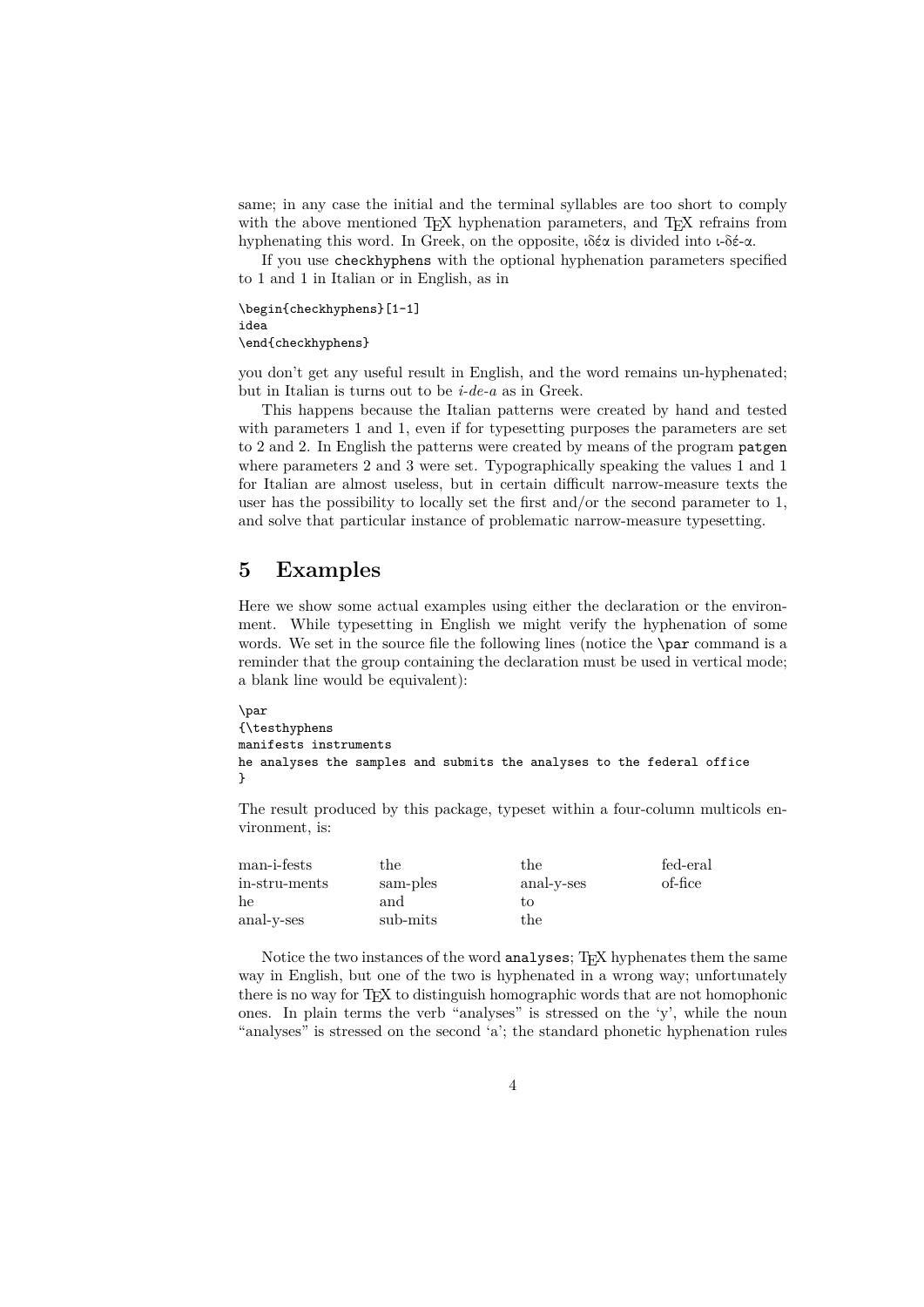for English probably should hyphenate the verb as "an-a-lyses", but TEX works only on the spelling and not on the sound and does not make any logical analysis of the text to find out if a word plays the rôle of a noun or of a verb. In this and similar situations (for example: "the record" and "to record") the user should check a good reliable dictionary and possibly use an explicit discretionary hyphen \-.

While typesetting in Italian it is possible to insert in the source file a set of lines such as these:

\begin{checkhyphens} ebbe la bell'idea di viaggiare in scooter \end{checkhyphens}

that produces the following result:

| eb-be | bel-l'i-dea | viag-gia-re | scoo-ter |
|-------|-------------|-------------|----------|
| 1a    |             |             |          |

Notice that "idea" cannot be hyphenated by T<sub>E</sub>X when it is an isolated word; but in Italian the apostrophe is used (also) to mark a vocalic elision, therefore for hyphenation purposes, even if it is not a letter, it is assigned a lowercase code, and it legally becomes part of a word, in our case the word "bell'idea". Therefore the patterns that involve the apostrophe produce the result shown above, where the first grammatical hyphen point shows up again.

While typesetting in Greek we might insert in the source file the following code:

```
\begin{checkhyphens}
επεξεργάζεται αρχεία τα οποία περιέχουν τουσ χαρακτήρες που
υπάρχουν στο πληκτρολόγιο του υπολογιστή σας
\end{checkhyphens}
```
and we would get:

| ε-πε-ξερ-γά-ζε-ται | πε-ριέ-γουν   | υ-πάρ-γουν      | υ-πο-λο-γι-στή |
|--------------------|---------------|-----------------|----------------|
| αρ-γεί-α           | τουσ          | στο             | σας            |
| τα                 | χα-ρα-χτή-ρες | πλη-κτρο-λό-γιο |                |
| $O$ -ποί-α         | που           | του             |                |

while, had we set the hyphenation parameters different from the default values 1 and 1, as in:

```
\begin{checkhyphens}[2-2]
επεξεργάζεται αρχεία τα οποία περιέχουν τουσ χαρακτήρες που
υπάρχουν στο πληκτρολόγιο του υπολογιστή σας
\end{checkhyphens}
```
the result would be: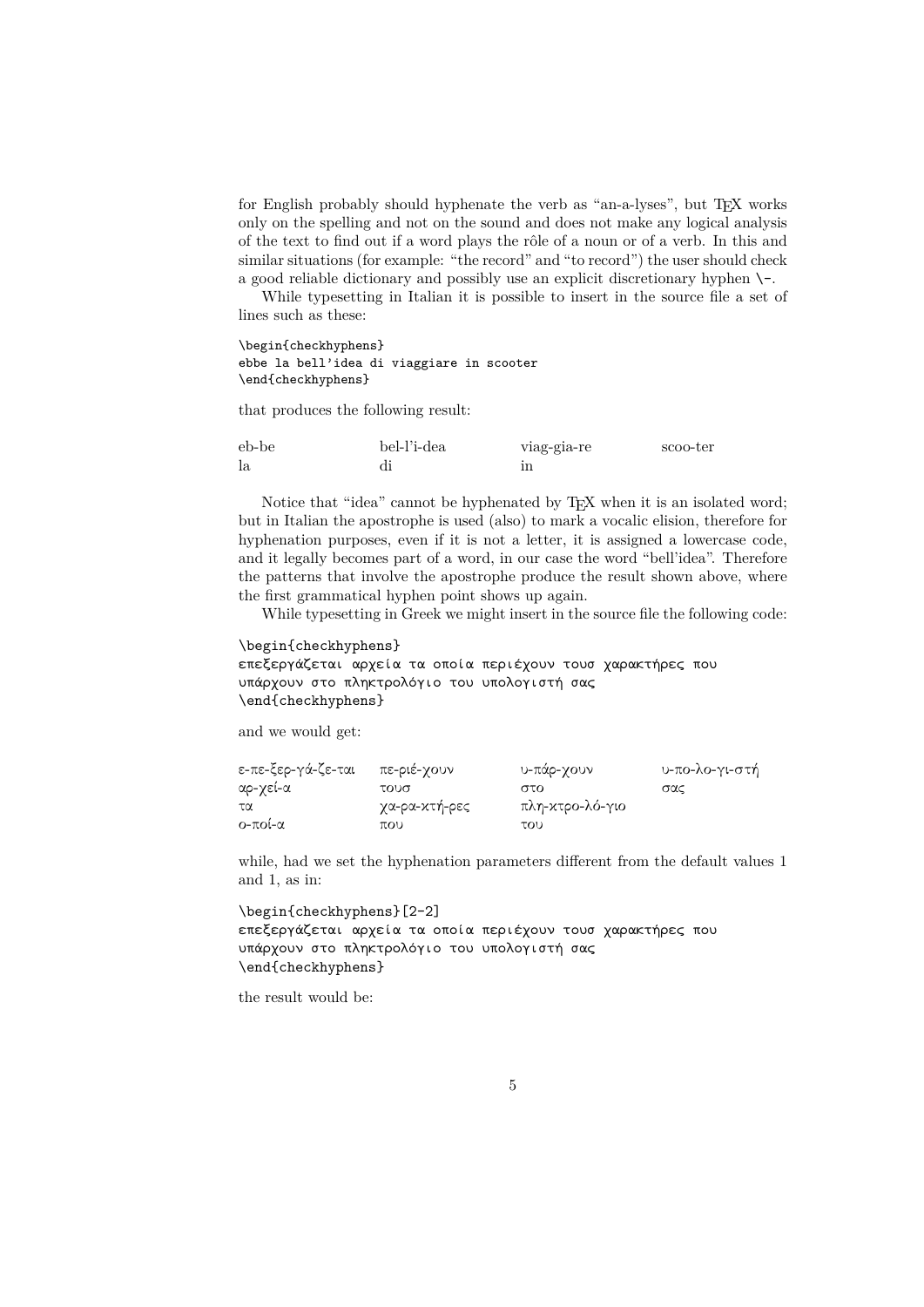| επε-ξερ-γά-ζε-ται | πε-ριέ-χουν   | υπάρ-γουν       | υπο-λο-γι-στή |
|-------------------|---------------|-----------------|---------------|
| αρ-γεία           | τουσ          | στο             | σας           |
| τα                | χα-ρα-χτή-ρες | πλη-κτρο-λό-γιο |               |
| οποία             | που           | του             |               |

Notice that as things are at the moment of writing this documentations, the monotonic Greek hyphenation patterns fail to hyphenate after an accented vowel followed by a consonant<sup>1</sup>; the grammar allows to hyphenate in that position; in any case the patterns correctly recognise the hiatus between an accented vowel and an unaccented one. The first Greek example shows very clearly the effect of \lefthyphenmin=1 compared to the second example where \lefthyphenmin=2. On the other hand, the fact that some hyphen points are missing is certainly a feature that precludes full hyphenation, but it does not produce hyphenation errors.

For the user information it was the very use of this package that highlighted the features/bugs in the Greek hyphenation patterns; at the moment of writing this documentation, work is in progress for testing new hyphen sets. Notice that this behaviour is present when typesetting with pdflatex and babel, while these features are absent when xelatex or lualatex are used with polyglossia.

#### **6 The code**

The following code has very few modifications compared to the original code published by Victor Eijkout. For my own benefit I changed the declaration name from \printhyphens to \t@sthyphens; with an at-sign internal name it is less likely that the declaration is redefined by a user. I also moved the command \offinterlineskip from its penultimate position in the original code to the first command to be executed within the \vbox; in this way I avoided certain cases in which the lack of interline skip would remain active after closing the environment.

The code is based on treating the interword space as an active character that plays different rôles according to its position; it lets the declaration isolate the words to be hyphenated and open suitable boxes, that are closed at the moment of processing the following word; the \everypar token-list distinguishes the various actions to be performed at each step.

But the trick is to set each word within a vertical box where the measure (the text width \hsize) is zero; in this way each word is hyphenated at the first hyphen point, but the word fragment that remains in the following line is still too long and gets hyphenated again; the process is repeated again and again until the initial string is exhausted. The contents of the \vbox, that now contains the syllables one per line, is reassembled to form one line, and this line is output within an \hbox

<sup>&</sup>lt;sup>1</sup>My PDF file of this documentations does not exhibit this feature, because I have available the correct hyphenations patterns for the three Greek orthographic spellings, but these are not yet officially available to the TEX community because the Greek maintainers have not yet finished testing them. You might be reading a re-typeset version of this documentation, and this feature might be present.